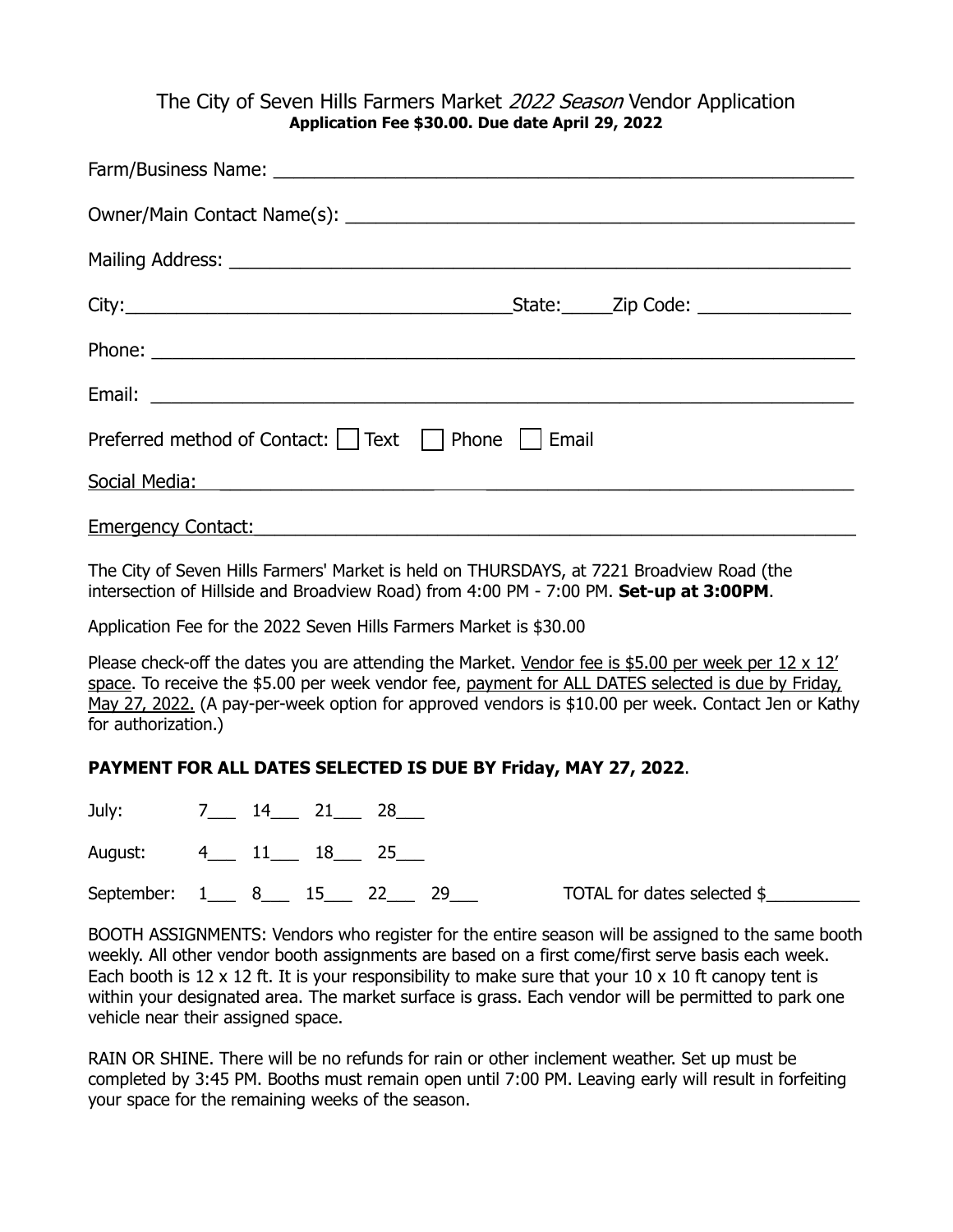2022 The City of Seven Hills Farmers Market Vendor Application. Page 2

Please provide a description of your business and tell us what makes your product unique. Please note that this description will be used for marketing purposes:

\_\_\_\_\_\_\_\_\_\_\_\_\_\_\_\_\_\_\_\_\_\_\_\_\_\_\_\_\_\_\_\_\_\_\_\_\_\_\_\_\_\_\_\_\_\_\_\_\_\_\_\_\_\_\_\_\_\_\_\_\_\_\_\_\_\_\_\_\_\_\_\_\_\_\_\_\_\_\_\_\_\_

Do you have a food license: **Y N** If YES, please provide a copy of your license with this application.

Are you certified Organic: Y N

If YES, please provide a copy of your certification with this application.

**COTTAGE FOOD Applicants**: Permitted foods are non-potentially hazardous bakery products (such as cookies, breads, brownies, cakes, fruit pies, etc.); candy (including no-bake cookies, chocolate covered pretzels or similar chocolate covered non-perishable items, jams; jellies; fruit butters; granola (including granola bars and granola bars dipped in candy; if fruit used must be commercially dried); popcorn (including flavored popcorn, kettle corn, popcorn balls, caramel corn, but does not include un-popped popping corn); unfilled baked donuts; waffle cones; pizzelles; dry cereal and nut snack mixes with seasonings; roasted coffee (coffee may be whole beans or ground); dry baking mixes (for making items such as breads and cookies); dry herbs and dry herb blends; dry seasoning blends (such as dry barbecue rubs and seafood boils); dry tea blends; flavored honey; fruit chutney; maple sugar; and dry soup mixes containing commercially dried vegetables, beans, grains, and seasoning. For answers to Time & Temperature Controlled for Safety (TCS) food licensing questions, contact the Cuyahoga County Board of Health at (216) 201-2000. [www.ccbh.net](http://www.ccbh.net/)

Please include the name and contact information for one professional reference: Name:\_\_\_\_\_\_\_\_\_\_\_\_\_\_\_\_\_\_\_\_\_\_\_\_\_\_\_\_\_\_\_\_\_\_\_\_\_\_\_\_\_\_\_\_\_\_\_\_\_\_\_\_\_\_\_\_\_\_\_\_\_\_\_\_\_\_\_\_\_\_\_\_\_\_

Organization, if applicable: \_\_\_\_\_\_\_\_\_\_\_\_\_\_\_\_\_\_\_\_\_\_\_\_\_\_\_\_\_\_\_\_\_\_\_\_\_\_\_\_\_\_\_\_\_\_\_\_\_\_\_\_\_\_\_\_\_ Phone AND/OR Email:

Product Information:

This information is vital to planning a well-balanced market with a wide variety of items for our customers and to avoid oversaturation. Please be as accurate and realistic as possible. Include what you plan to sell at The City of Seven Hills Farmers Market. Admission to The City of Seven Hills Farmers Market is based partially on whether your product(s) are compatible with the market's needs. Every attempt will be made to balance the needs of our consumers with the needs of the vendors without overloading the market with similar products. The majority of goods shall be grown or otherwise produced by the vendor. Seventy five percent (75%) of the items available each week must be locally grown or made by you. Local is defined as within 50 miles of the City of Seven Hills. These may be allowed with the permission of the Market Manager. This provides for small quantity consignment sales of adjoining or local farms that will improve the availability of diverse products at the vendor's stand and at the Market in general. Wholesale purchase of items for resale is NOT PERMITTED. A home farm or business visit may be requested by the Market Manager to determine compliance. **The Market Manager must approve all items for sale.**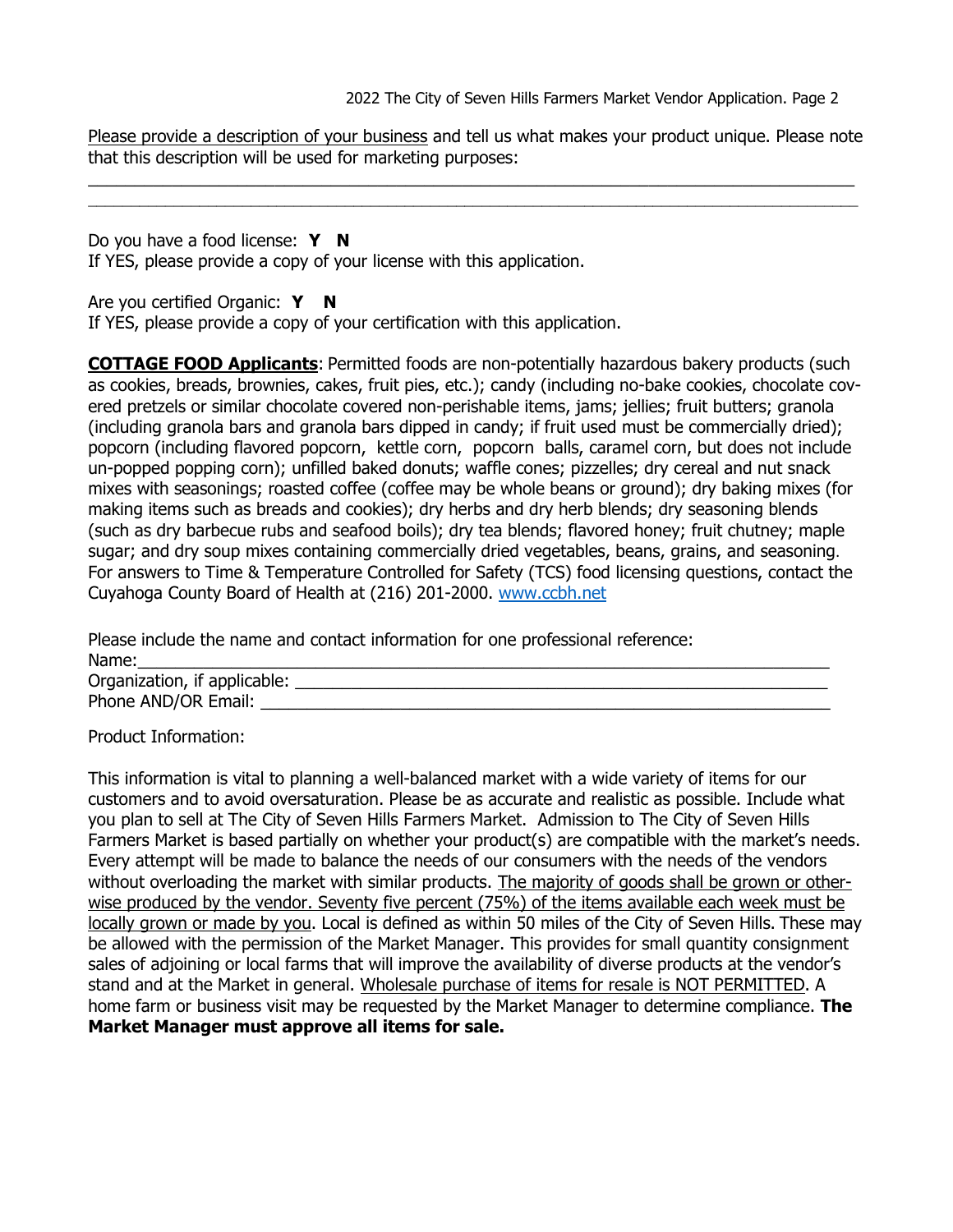Please check-off the products you plan to sell at the City of Seven Hills Farmers Market:

| CUT FLOWERS (ATTACH LIST)             | <b>RAW UNPROCESSED VEGETABLES</b> |
|---------------------------------------|-----------------------------------|
| <b>HERBS (FRESH CUT)</b>              | <b>ASPARAGUS</b>                  |
| <b>HONEY</b>                          | <b>BEANS</b>                      |
| <b>JAM</b>                            | <b>BEETS</b>                      |
| <b>JELLY</b>                          | <b>BOK CHOY</b>                   |
| <b>MAPLE SYRUP</b>                    | <b>BROCCOLI</b>                   |
| <b>NUTS</b>                           | <b>BRUSSEL SPROUTS</b>            |
|                                       | <b>CABBAGE</b>                    |
|                                       | <b>CARROTS</b>                    |
| The following MUST be *TCS            | _CAULIFLOWER                      |
| (Time/Temperature Control for Safety) | <b>CORN</b>                       |
| and require a license:                | <b>CUCUMBERS</b>                  |
| *MEATS (ATTACH LIST OF VARIETIES)     | EGGPLANT                          |
| *FISH (ATTACH LIST OF VARIETIES)      | <b>GARLIC</b>                     |
| $*FGGS$                               | <b>GOURDS</b>                     |
|                                       | <b>GREENS</b>                     |
| <b>RAW UNPROCESSED FRUIT</b>          | <b>KALE</b>                       |
| <b>APPLES</b>                         | KOHLRABI                          |
| <b>APRICOTS</b>                       | <b>LEEKS</b>                      |
| <b>BLACKBERRIES</b>                   | <b>LETTUCE</b>                    |
| <b>BLUEBERRIES</b>                    | <b>MUSHROOMS</b>                  |
| <b>CHERRIES</b>                       | OKRA                              |
| <b>CURRENTS</b>                       | $_{\_}$ ONIONS                    |
| <b>ELDERBERRIES</b>                   | _PEAS (SHELL)                     |
| <b>GRAPES</b>                         | PEAS (SNAP/PODS)                  |
| <b>MELONS</b>                         | <b>PEPPERS</b>                    |
| <b>PEACHES</b>                        | <b>POTATOES</b>                   |
| <b>PEARS</b>                          | PUMPKINS                          |
| <b>PLUMS</b>                          | <b>RADISHES</b>                   |
| __RASPBERRIES                         | <b>RHUBARB</b>                    |
| _STRAWBERRIES                         | <b>RUTABAGA</b>                   |
| _OTHER (ATTACH LIST)                  | _SPINACH                          |
|                                       | _SOYBEANS                         |
| <b>SOAP</b>                           | _SQUASH                           |
| <b>HEALTH &amp; WELLNESS</b>          | <b>TOMATOES</b>                   |
|                                       | <b>TURNIPS</b>                    |
|                                       | DRIED, SHELLED BEANS OR PEAS      |
|                                       | <b>OTHER (ATTACH LIST)</b>        |

\_\_COTTAGE FOOD. Bread, cookies, cakes, etc. (See page 2 for detailed description). Attach itemized  $\overline{\phantom{a}}$  list to this application if more space is needed.)

Please list any other Farmers Markets in which you participate: \_\_\_\_\_\_\_\_\_\_\_\_\_\_\_\_\_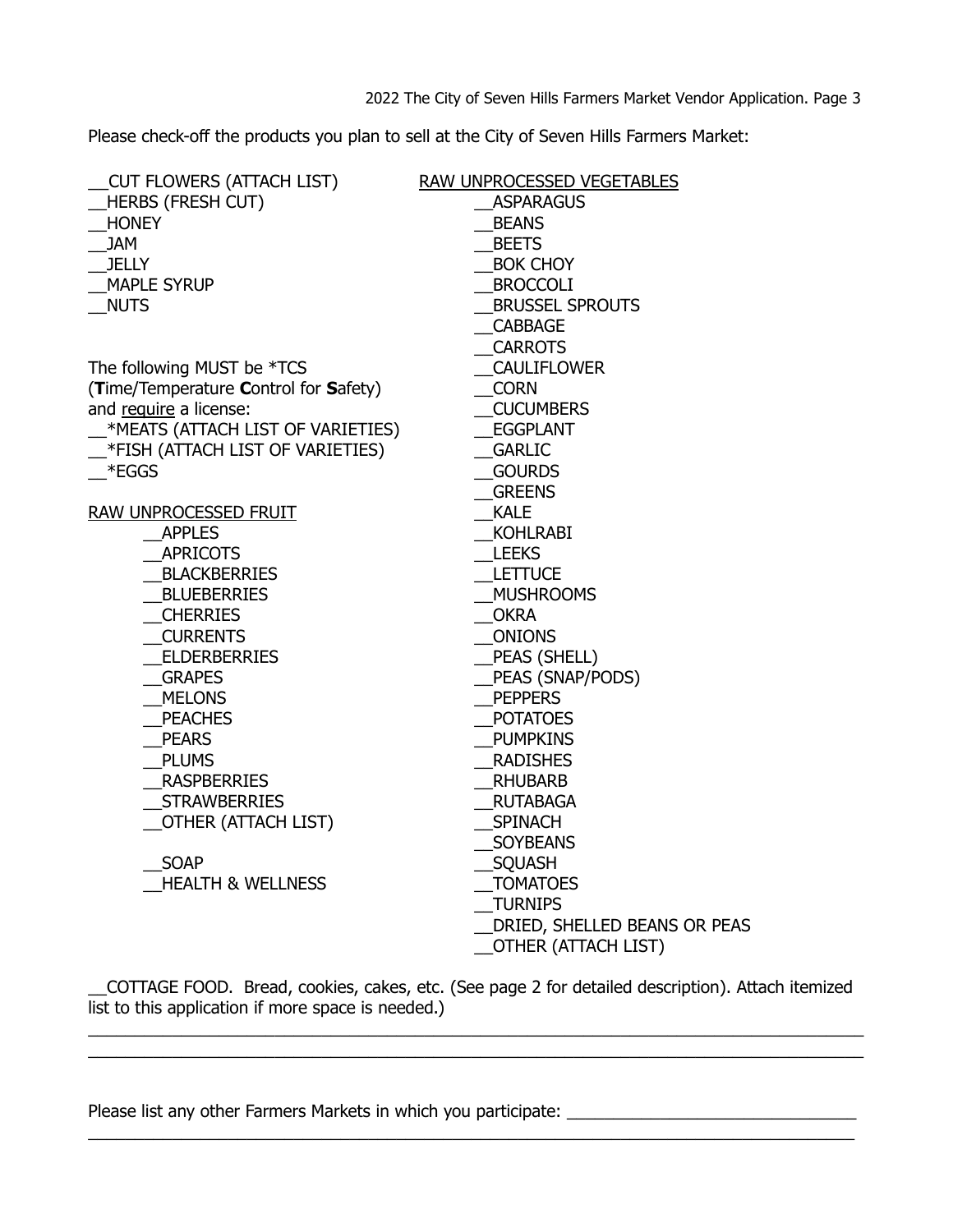2022 The City of Seven Hills Farmers Market Vendor Application. Page 4

**Read Thoroughly:** By signing this agreement, participants and their employees acknowledge that they have **received** and **read** a copy of The City of Seven Hills Farmers Market Policies & Procedures and agree to abide by the guidelines and decisions of the City of Seven Hills Farmers Market, Market Manager, or other representatives of the City of Seven Hills Farmers' Market.

**Signature:** \_\_\_\_\_\_\_\_\_\_\_\_\_\_\_\_\_\_\_\_\_\_\_\_\_\_\_\_\_\_\_\_\_\_\_\_\_\_\_ **Date:** \_\_\_\_\_\_\_\_\_\_\_\_\_\_\_\_\_\_\_\_

#### **Participants agree by signing to accept the following hold harmless clause:**

All authorized vendors participating in The City of Seven Hills Farmers Market agree that they are independent operators and not partners or participants in a joint venture, and shall be individually liable for any loss, personal injury, deaths and/or any other damages that may occur as a result of the vendor's negligence or that of its employees, agents and associates. All vendors agree to indemnify and save The City of Seven Hills Farmers Market, the City of Seven Hills, Ohio, its volunteers, harmless from any loss, costs, damages and other expenses, including attorney's fees suffered or incurred by The City of Seven Hills Farmers Market by reason of vendor's negligence or intentional misconduct or that of its employees, agents and associates; provided that, the vendor shall not be liable for or required to indemnify The City of Seven Hills Farmers Market, its volunteers, and the City of Seven Hills, Ohio for their negligence or that of their servants, agents, employees or associates. It is REQUIRED that each vendor carry his or her own personal/business and/or product liability insurance (COL/Certificate of Liability) listing the City of Seven Hills and the City of Seven Hills Farmers Market as additional insureds. Furthermore, vehicle liability insurance is required to cover any damage caused.

Vendors participating in The City of Seven Hills Farmers Market agree that a Market Representative and/or Market Manager may visit the farm or facilities when necessary and with prior notice.

**Signature:** \_\_\_\_\_\_\_\_\_\_\_\_\_\_\_\_\_\_\_\_\_\_\_\_\_\_\_\_\_\_\_\_\_\_\_\_\_\_\_ **Date:** \_\_\_\_\_\_\_\_\_\_\_\_\_\_\_\_\_\_\_\_

**PLEASE ATTACH COPIES OF ALL APPLICABLE INSPECTION FORMS, LICENSES, OR OTHERWISE REQUIRED DOCUMENTS TO THIS APPLICATION PRIOR TO SUBMISSION.**

# **APPLICATION CHECKLIST**

**√ Completed and signed application □**

**√ Copy of ACORD 25 Certificate of Liability Insurance, if applicable □**

**√ Copy of licenses, permits or certifications, if applicable □**

# **√ \$30.00 Application Fee □**

**√ Check made payable to The City of Seven Hills** □

**√ Received & Read The Seven Hills Farmers Market Policy & Procedures Guide. □**